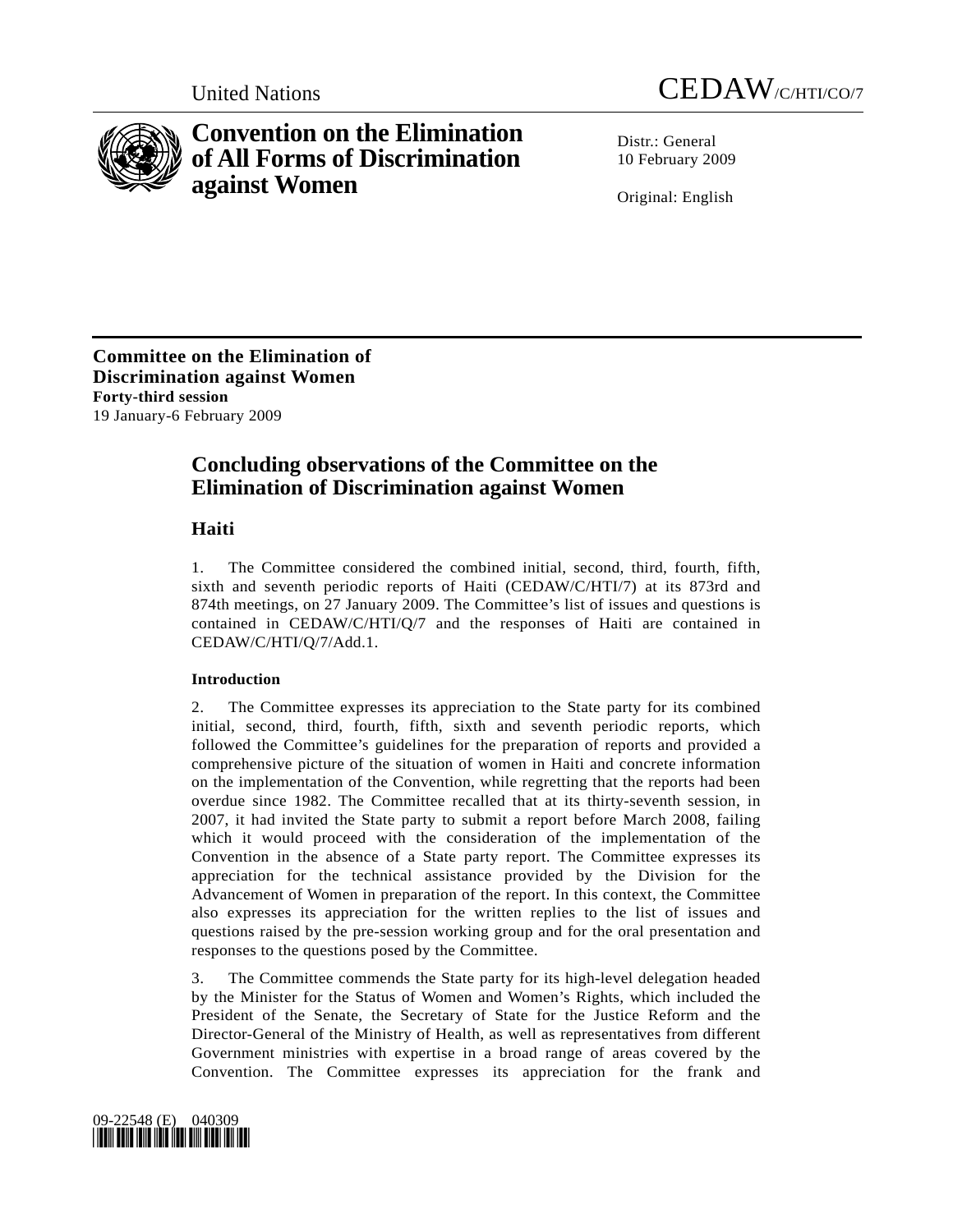constructive dialogue held between the delegation and the members of the Committee.

#### **Positive aspects**

4. The Committee commends the State party for its expressed commitment and political will to eliminate discrimination against women. In particular, the Committee notes with appreciation the inter-ministerial approach adopted by the State party in the elaboration, implementation and monitoring of gender equality policies and plans through, inter alia, the establishment of the Directorate for Gender Mainstreaming, cooperation protocols with other ministries, as well as the creation of gender focal points in each ministry.

5. The Committee notes with appreciation the State party's recent efforts to revise existing legislation that discriminates against women and draft new laws, such as the three bills on the recognition of consensual unions, domestic workers' labour conditions and filiation and responsible parenthood, which are pending in Parliament.

6. The Committee notes with appreciation that the combined initial to seventh periodic report was prepared with technical assistance and in a participatory process which involved Government bodies and non-governmental organizations and culminated in a validation workshop chaired by the Prime Minister. It also notes with satisfaction the regular cooperation and partnership with non-governmental organizations in efforts aimed at implementing the Convention.

7. The Committee notes with appreciation the statement of the State party expressing its intention to ratify the Optional Protocol to the Convention.

#### **Principal areas of concern and recommendations**

8. **While recalling the State party's obligation systematically and continuously to implement all the provisions of the Convention, the Committee views the concerns and recommendations identified in the present concluding observations as requiring the priority attention of the State party between now and the submission of the next periodic report. Consequently, the Committee calls upon the State party to focus on those areas in its implementation activities and to report on action taken and results achieved in its next periodic report. It also calls upon the State party to submit the present concluding observations to all relevant ministries, other Government structures at all levels, to Parliament and the judiciary in order to ensure their effective implementation.** 

#### **Parliament**

9. **While reaffirming that the Government has the primary responsibility and is particularly accountable for the full implementation of the State party's obligations under the Convention, the Committee stresses that the Convention is binding on all branches of Government and invites the State party to encourage its national Parliament, in line with its mandate and procedures, where appropriate, to take the necessary steps with regard to the implementation of these concluding observations and the Government's next reporting process under the Convention.**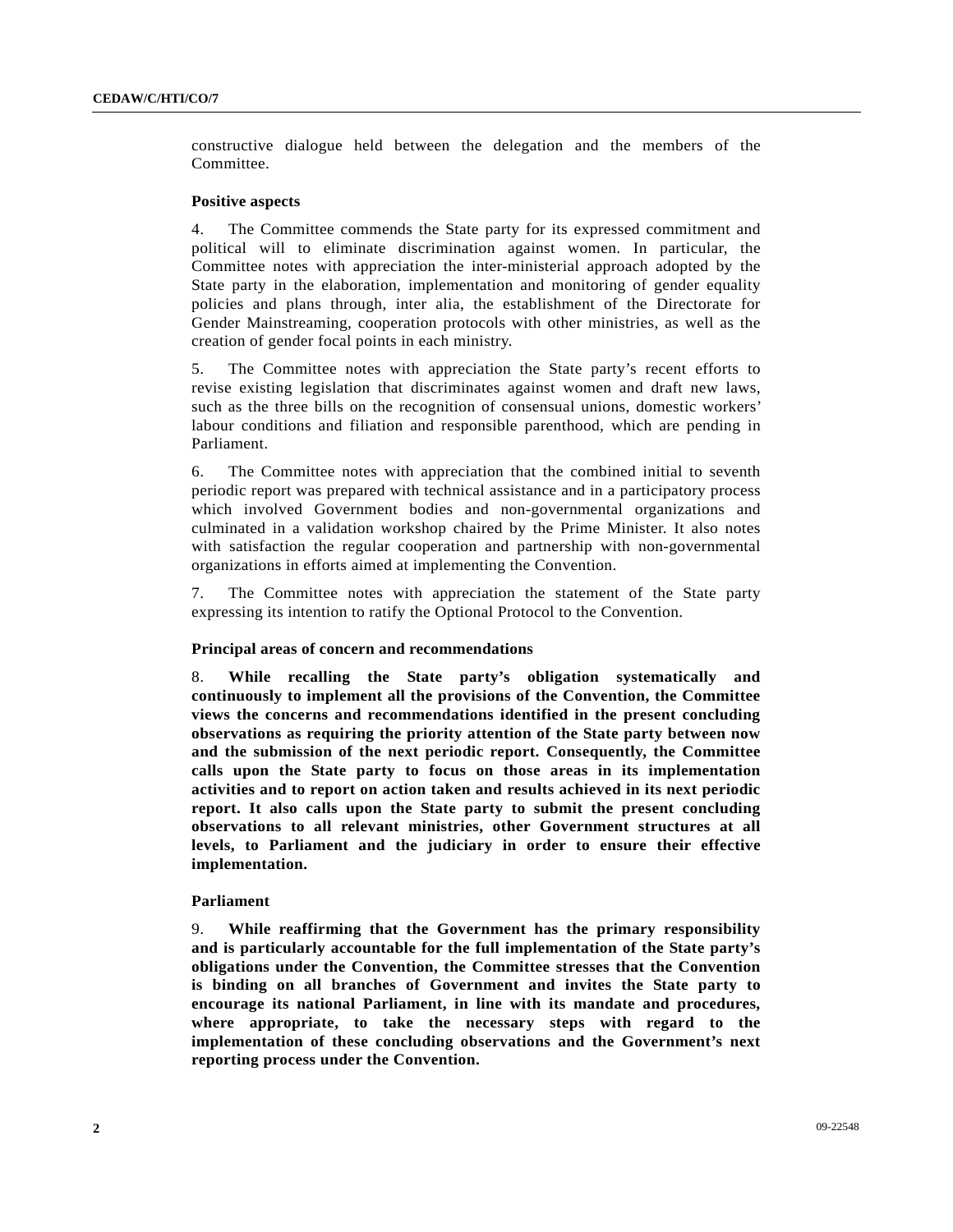#### **The principle of equality, definition of discrimination and discriminatory laws**

10. While noting that the State party's Constitution provides that international instruments take precedence over national law and can be directly applied, the Committee remains concerned at the absence of domestic legislation prohibiting discrimination against women and providing sanctions for such discrimination. In this respect, the Committee notes the intention of the Ministry for the Status of Women and Women's Rights to draft a gender equality bill as a part of implementation of its 2008-2009 action plan.

11. **The Committee calls upon the State party to expeditiously draft and adopt the gender equality bill and to include a definition of discrimination against women that encompasses both direct and indirect discrimination in line with article 1 of the Convention as well as the principle of equality between women and men and the provision of sanctions for discriminatory acts in line with article 2 of the Convention.** 

12. While appreciating the statement of the State party during the dialogue that the three bills mentioned in paragraph 5 above, already submitted to the Parliament, will be debated between March and May 2009, the Committee is concerned that their adoption may be prolonged on account of resistance by some parliamentarians, as acknowledged by the State party. While noting other pending draft laws, such as the law on trafficking, as well as the State party's intention to draft a number of other laws affecting critical areas, such as violence against women, directed at the achievement of equality between women and men, the Committee is concerned at the slow process of drafting of key pieces of legislation and the lack of an exact time frame for their finalization.

13. **The Committee calls upon the State party to give high priority to its law reform process and establish a clear time frame for the adoption of all pending draft legislation, in particular the draft bills on the recognition of consensual unions, domestic workers' labour conditions and filiation and responsible parenthood, as well as on trafficking in human beings. The Committee also recommends that the State party increase its efforts to sensitize Government officials, the National Assembly and the public to the importance of legal reform to achieve women's de jure equality.** 

#### **National machinery for the advancement of women**

14. While welcoming the fact that the national machinery for women is at the ministerial level and has a clear mandate, the Committee is concerned that the Ministry for the Status of Women and Women's Rights has inadequate financial and technical resources, which prevents it from effectively discharging its functions in promoting the advancement of women and gender equality and implementing the Government's gender equality policy, strategies and projects. The Committee welcomes the establishment of gender focal points in all ministries and the creation of an office for the status of women and women's rights in all 10 departments of Haiti, but notes the State party's acknowledgment of the need to strengthen and redefine the role of these focal points and to strengthen the presence of the Ministry at the local level.

15. **The Committee urges the State party to give priority attention to the national machinery for women and provide it with adequate human and**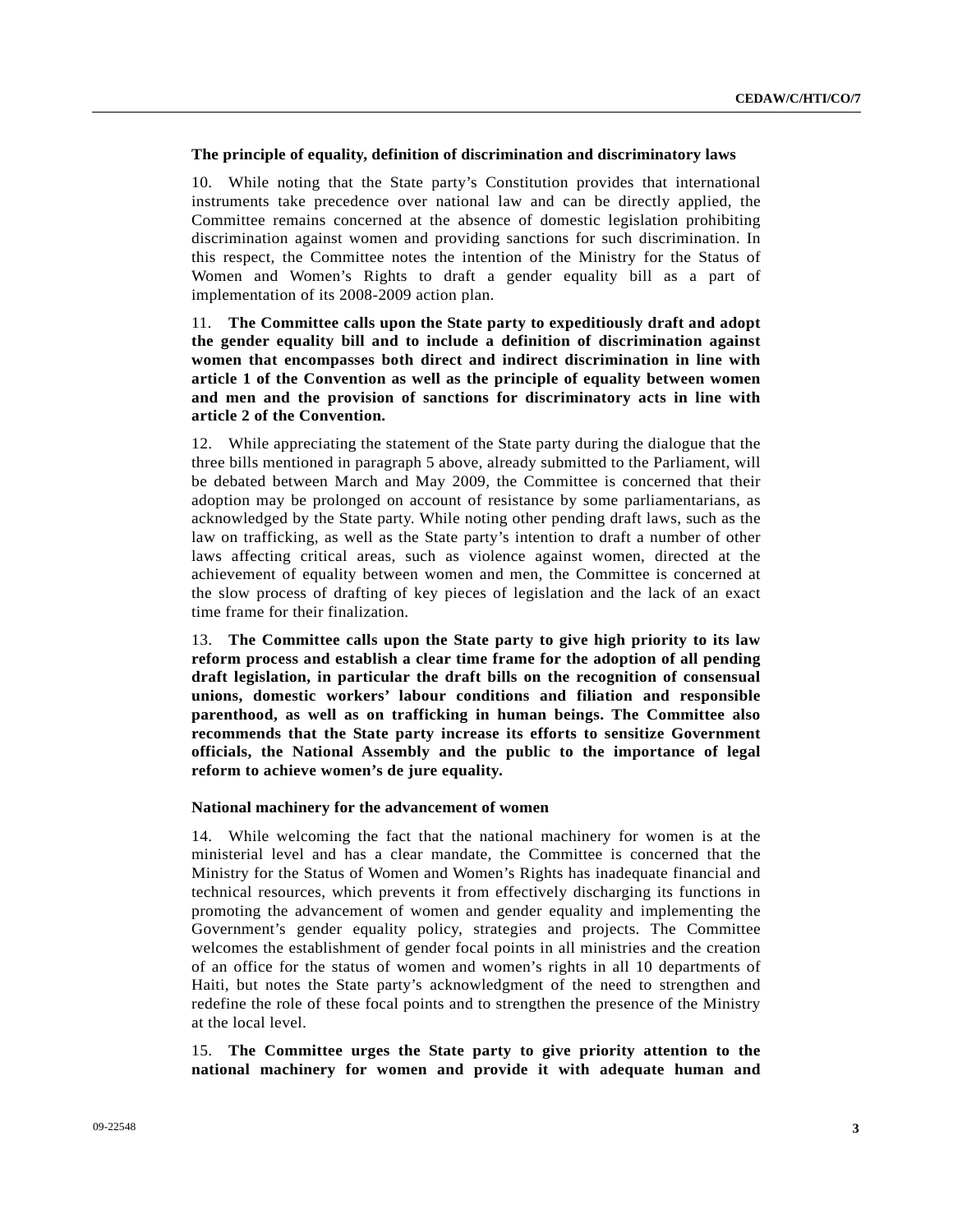**financial resources in order better to coordinate implementation of the Convention and work effectively for the promotion of women's human rights and gender equality at all levels. The Committee recommends that the State party seek technical assistance from the international community to this effect.** 

#### **Visibility of the Convention**

16. While noting with appreciation the efforts of the Ministry for the Status of Women and Women's Rights to raise the awareness of the Convention among governmental authorities and the public and the publication of the Convention in Creole, the Committee is concerned that the provisions of the Convention are not sufficiently known across all branches of Government and public administration, including the judiciary. The Committee is also concerned at the limited awareness of women of their rights, as acknowledged by the State party.

17. **The Committee recommends that the State party make the Convention an integral part of the legal education and training of public officers, including judges, lawyers, prosecutors and police officers, to ensure that the spirit, objectives and provisions of the Convention become well-known and regularly used in judicial processes. It further recommends that the State party take appropriate measures, including comprehensive legal literacy programmes and the provision of information material, in particular in the Creole language, to enhance women's awareness of their rights.** 

#### **Temporary special measures**

18. The Committee notes with appreciation the State party's clear understanding of the purpose of temporary special measures as provided in article 4, paragraph 1 of the Convention, as well as their regular use.

19. **The Committee recommends that the State party continue to introduce temporary special measures in line with general recommendation No. 25, inter alia, in the field of employment and political participation of women, to accelerate the achievement of substantive equality between men and women. Such measures should include measurable goals, targets or quotas and time frames to allow the effective monitoring of their impact.** 

#### **Stereotypes, cultural practices**

20. While noting with appreciation some measures taken by the State party to eliminate gender stereotypes, such as the revision of school textbooks and the provision of training for teachers, the Committee is concerned at the deep-rooted patriarchal attitudes and stereotypes regarding the roles and responsibilities of women and men in the family, in the workplace and in society, which constitute an obstacle to the achievement of de facto equality between women and men and impede the full implementation of the Convention.

21. **The Committee encourages the State party to adopt a comprehensive strategy to promote cultural change and eliminate discriminatory stereotypes with respect to the roles of women and men in all levels of society, in line with its obligations under articles 2(f) and 5(a) of the Convention. The Committee recommends that such a strategy include awareness-raising campaigns directed**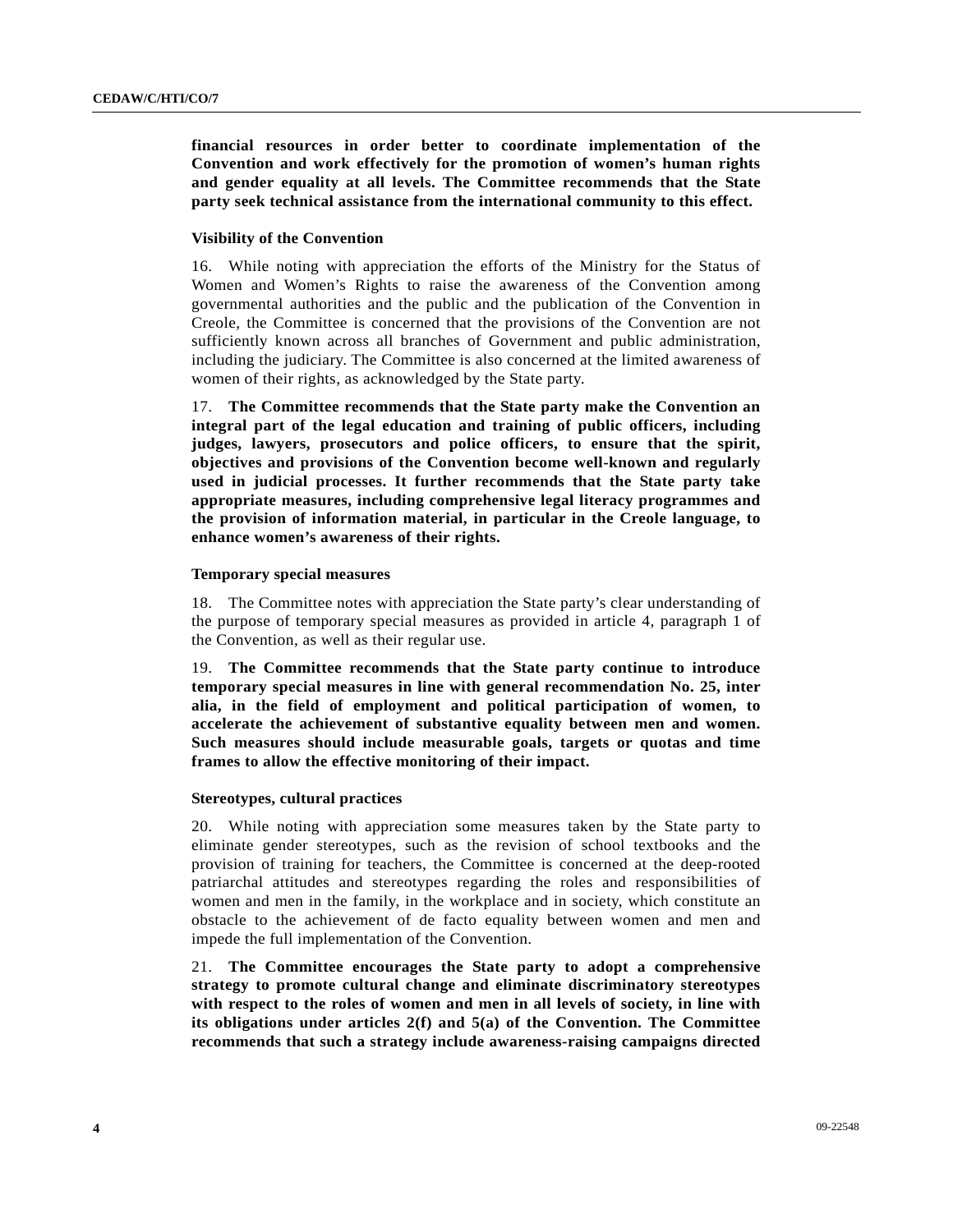**at women and men, sensitization of teachers, the media and the public at large, as well as further revision of the school textbooks and curricula.** 

22. The Committee is seriously concerned at the practice of incest or rape by fathers, uncles or other close adult male relatives of young girls on the pretext of warding off "other males the family does not know".

23. **While noting the State party's statement that these acts are increasingly being reported and subject to criminal prosecution, the Committee calls upon the State party to intensify its efforts to encourage the reporting of these offences and ensure the punishment of perpetrators. The Committee recommends that the State party take measures to increase the awareness of both men and women of the unacceptability of such practices, which constitute violence against women.** 

#### **Violence against women**

24. While noting with appreciation the number of studies conducted on violence against women in Haiti, including its prevalence, and the adoption of the national plan of action to combat domestic violence which is currently being implemented, the Committee is alarmed at the very high incidence of violence against women in the State party, notably domestic violence, sexual violence, rape and sexual harassment in schools and in the workplace. While noting the acknowledgement of the State party of "the acute nature of the problem of violence against women in Haiti", the Committee is concerned that up to now there is no specific legislation criminalizing violence against women, including domestic violence, although it notes the State party's plan to draft such a law in the course of the year 2009. The Committee is further concerned that marital rape and sexual harassment are not classified as criminal offences.

25. **The Committee, drawing the State party's attention to its general recommendation No. 19 on violence against women, urges it to accord priority attention to the implementation of the national plan of action to combat domestic violence. The Committee recommends that the State party adopt specific legislation on violence against women, including domestic violence and criminalization of marital rape and sexual harassment, and ensure that women and girls who are victims of violence have access to means of redress and protection. The Committee further recommends that the State party introduce and implement gender-sensitive training on violence against women for public officials, in particular the police, the judiciary and health-service providers, so as to ensure that they are sensitized and can respond effectively to all forms of violence against women. The Committee calls upon the State party to undertake a national campaign against violence against women, in line with the Secretary-General's initiative of February 2008, in order to modify social and cultural attitudes which are the root causes of most forms of violence targeting women. The Committee requests the State party to provide detailed information in its next report on the laws and policies in place to combat violence against women and the impact of such measures.** 

#### **Trafficking**

26. The Committee notes with concern that despite the alarmingly high number of women victims of trafficking in Haiti, specific legislation criminalizing trafficking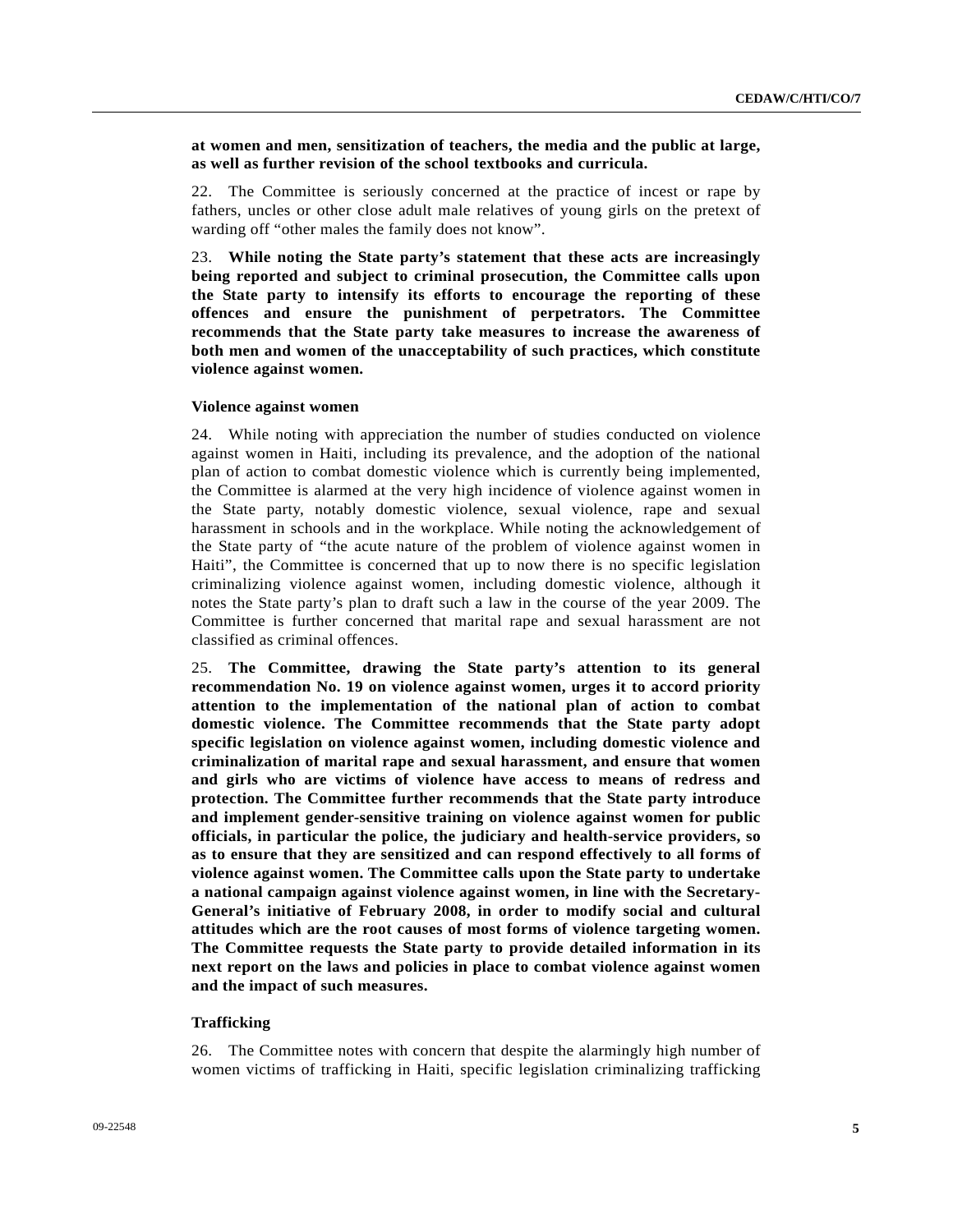is still in draft form and has not yet been submitted to Parliament. This situation may result in insufficient investigations into cases of trafficking in women and girls and, consequently, lead to impunity for perpetrators. The Committee is also concerned at the lack of shelters available for women and girls who are victims of trafficking.

27. **The Committee urges the State party to intensify its efforts to combat all forms of trafficking in women and girls. It calls upon the State party to expedite adoption of the draft bill on all forms of trafficking and to ensure that the new law allows prosecution and punishment of perpetrators, effective protection of victims and adequate redress, in line with the Palermo Protocol and article 6 of the Convention. The Committee encourages the State party to conduct research on the root causes of trafficking and to enhance bilateral and multilateral cooperation with neighbouring countries, in particular the Dominican Republic, to prevent trafficking and bring perpetrators to justice.** 

#### **Political participation and participation in public life**

28. The Committee is concerned at the low representation of women in elected bodies at the national and local levels and in public administration, as well as the stereotypical views of the role of women in society that discourage women from participating in political life. The Committee takes note of the fact that the electoral law of 2005 did not have any positive impact on the 2006 election, and that, as acknowledged by the State party, the new electoral law of 2008 which offers similar financial incentives to political parties may not have the desired impact. The Committee notes with appreciation that the State party, in an effort to address this imbalance, intends to draft a new quota bill in carrying out the action plan of the Ministry for the Status of Women and Women's Rights for 2008-2009.

29. **The Committee urges the State party to expedite drafting of the new law on electoral quotas and take steps to ensure parity in the electoral process by encouraging the equal participation of women and men in electoral lists. Drawing attention to its general recommendation No. 23 on women in political and public life, the Committee encourages the State party to introduce concrete measures to increase the number of women in elected bodies and decisionmaking positions, including through temporary special measures in accordance with article 4, paragraph 1, of the Convention and the Committee's general recommendation No. 25. To this effect, the Committee recommends that the State party carry out awareness-raising campaigns about the importance of women's participation in public and political life, including at decision-making level, create social conditions for that participation and implement leadership training and capacity-building programmes for women.** 

#### **Education**

30. While noting the right to free and compulsory primary education and welcoming the measures in the plan of action for 2008-2009 aimed at facilitating the retention of girls in the education system, including the cooperation agreement signed between the Ministry for the Status of Women and Women's Rights and the Ministry of National Education and Professional Training, the Committee is concerned at the significantly high level of illiteracy among women, in particular in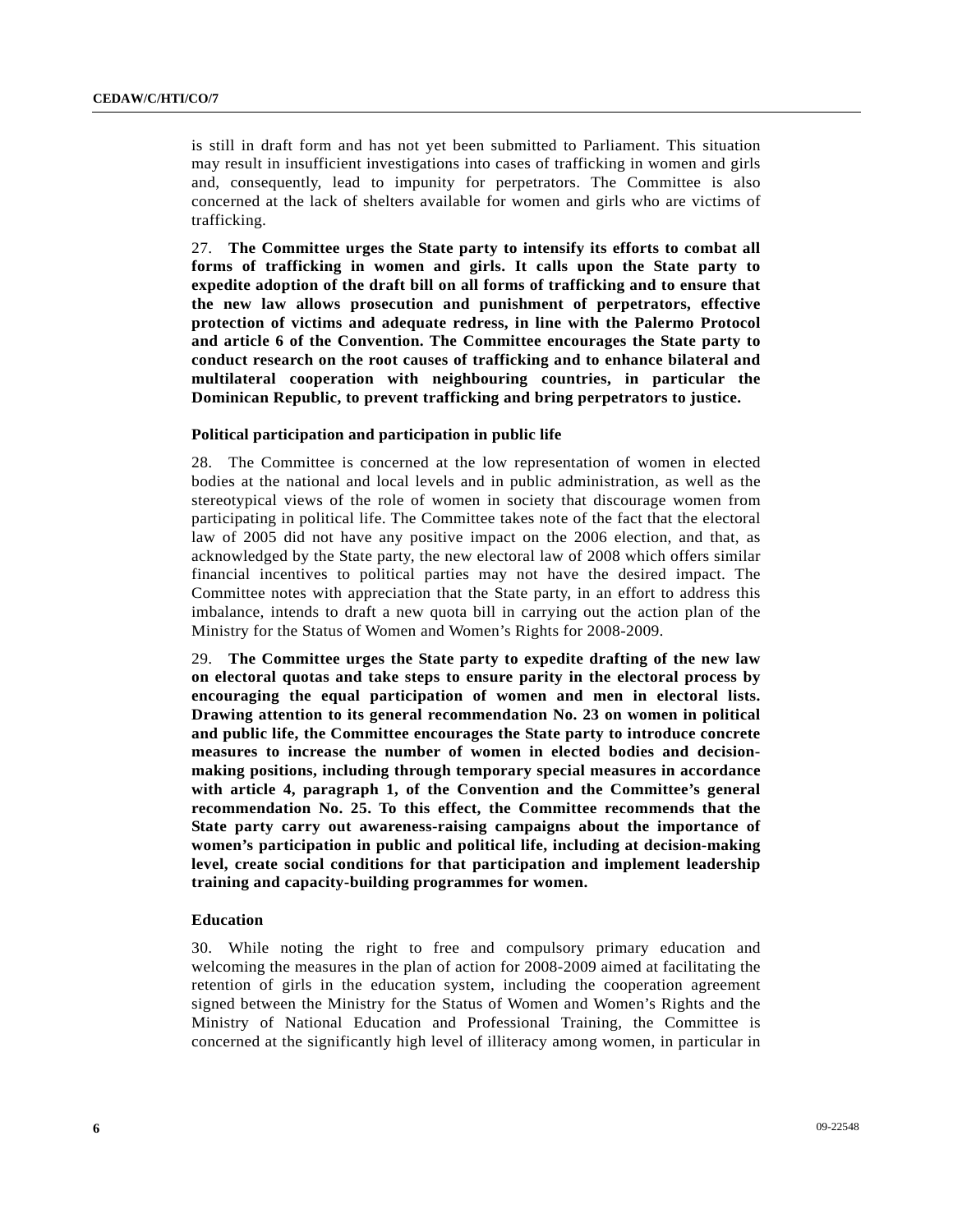rural areas, the wide disparity in access to education between urban and rural areas and the high dropout rate of girls at different levels of schooling.

31. **The Committee urges the State party to continue to pursue its efforts to reduce the illiteracy rate of women and to continue to provide education, both formal and informal, to all women and girls, especially in rural areas. The Committee also urges the State party to develop programmes specifically designed to reduce the dropout rate of girls and young women, including through the use of incentives for parents. The Committee recommends the development of measures to encourage girls and young women to continue their education beyond compulsory level so as to provide them with the necessary skills and knowledge to participate in the labour market on a basis of equality with men.** 

#### **Employment**

32. The Committee is concerned at the overall disadvantaged situation of women in the labour market, as shown by the high rate of unemployment among women and the fact that a significant proportion of women work in informal or in low-income subcontracting sectors in precarious conditions and are exposed to violence and sexual harassment. The Committee is also concerned at the occupational segregation — both horizontal and vertical — of the labour market and the difficulty women have in accessing decision-making positions. While noting that there is a draft bill on domestic workers' labour conditions amending the Labour Code currently before Parliament, the Committee is concerned that women in domestic service still do not enjoy their full rights in the Convention.

33. **The Committee requests the State party to take all appropriate measures, including temporary special measures in accordance with article 4, paragraph 1 of the Convention, to address women's disadvantaged situation in the labour market and intensify efforts to eliminate occupational segregation, both horizontal and vertical. The Committee recommends the speedy adoption of the amendment to the Labour Code to provide the same rights and advantages to domestic workers as those provided to other workers. The Committee also recommends that the State party strengthen the work of the Office of the Inspector General of Labour both financially and technically so as to ensure the effective monitoring of the working conditions of women.** 

34. While noting that some forms of private small-scale health insurance schemes have been developed, the Committee is concerned at the fact that persons working in the informal sector, which accounts for 90 per cent of the total workforce and of whom a large majority is women, are excluded from any public social security scheme.

35. **The Committee recommends the adoption of legislative, administrative and other measures guaranteeing female workers in the informal sector access to basic social security and other labour benefits, including maternity leave.** 

#### **Health**

36. While acknowledging the difficulties confronting the State party as a result of the country's general socio-economic situation and noting with appreciation the efforts of the State party in developing some health programmes and services, the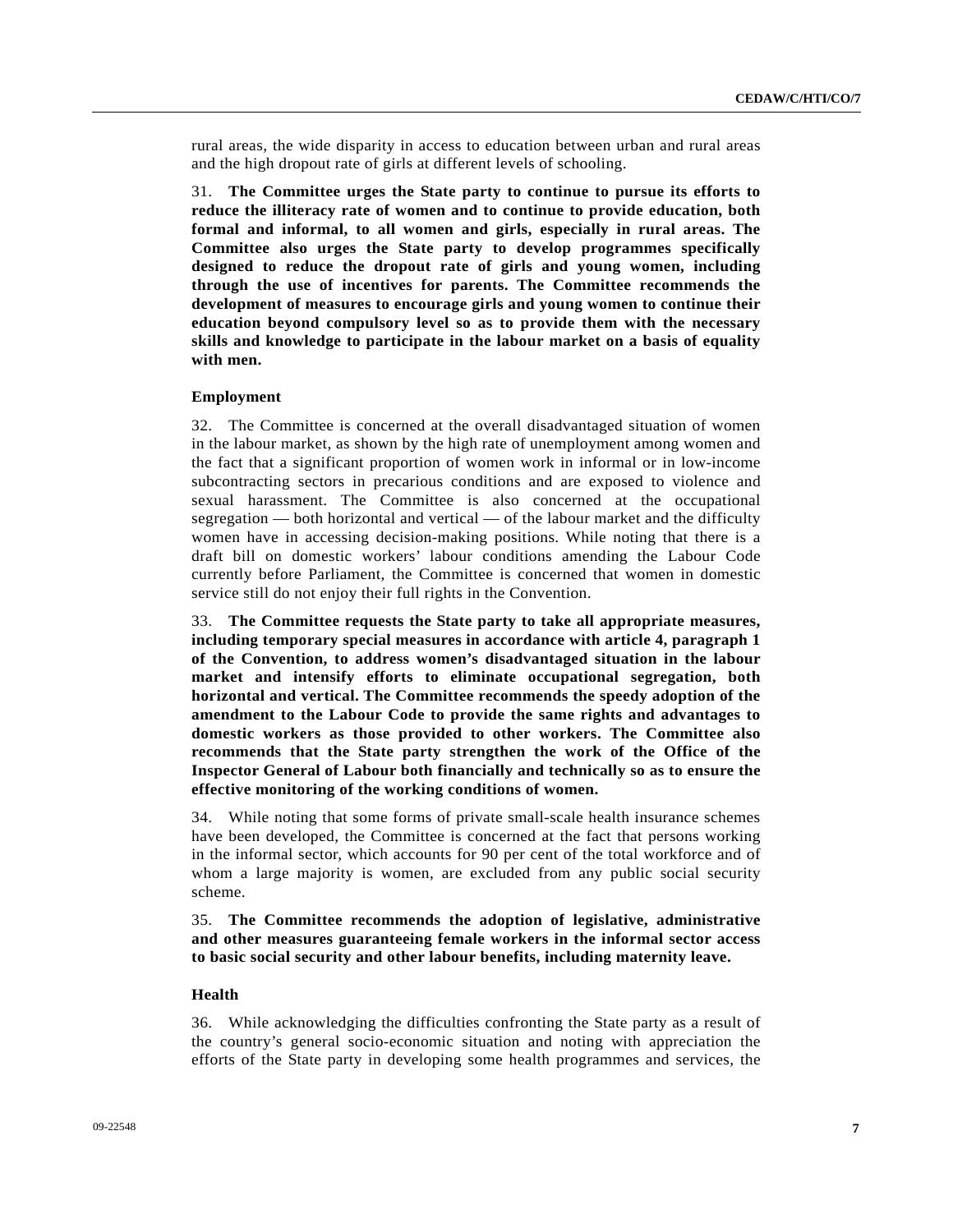Committee is concerned that vulnerable groups of women, in particular in rural areas, have difficulties in accessing health-care services and that the maternal mortality rate is alarmingly high. The Committee is also concerned at the frequent use of abortion as a family planning measure and that abortion is illegal in the State party.

37. **The Committee, drawing attention to its general recommendation No. 24 on women and health, recommends that comprehensive targeted measures be developed to improve women's access to health care and, more specifically, to decrease the maternal mortality rate. It also recommends the provision of wide access to contraceptives for all women and men, including young adults, and the development of programmes on sex education for both girls and boys in order to foster responsible sexual behaviour and avoid the need for women to resort to illegal abortions. The Committee encourages the State party to enact the law on partial decriminalization of abortion as it expressed the intention to do.** 

#### **Rural women and women heads of household**

38. While welcoming the State party's initiatives and social programmes aimed at empowering women living in extreme poverty, the Committee is concerned that rural women and women heads of household continue to suffer high levels of poverty, that their illiteracy and unemployment rates are higher than those of other groups of women, and that their access to basic social and cultural rights, in particular education and health care, is impeded.

39. **The Committee urges the State party to strengthen initiatives aimed at enhancing the economic empowerment of rural women and women heads of household and improving their access to health care and their enjoyment of equal opportunities in and access to the labour market. The Committee recommends that the State party pay special attention to the rights and needs of rural women by implementing an integrated rural development policy and ensuring the participation of rural women in the development of policies and decision-making processes aimed at benefiting rural areas. The Committee encourages the State party to seek financial and technical support from the international community to implement measures to address the social exclusion of these particular groups of women.** 

#### **Family relations**

40. While noting that a draft bill on the recognition of consensual unions (*plaçage*) which is currently pending in Parliament will improve the situation of the women who currently live in such unions, the Committee remains concerned that pending the enactment of the law, these women continue to be deprived of equal rights with men in family relations.

41. **The Committee urges the State party to expedite the adoption of this new law and ensure that it provides for both parties in consensual unions to have the same rights and responsibilities both during the subsistence of the union and upon its dissolution.**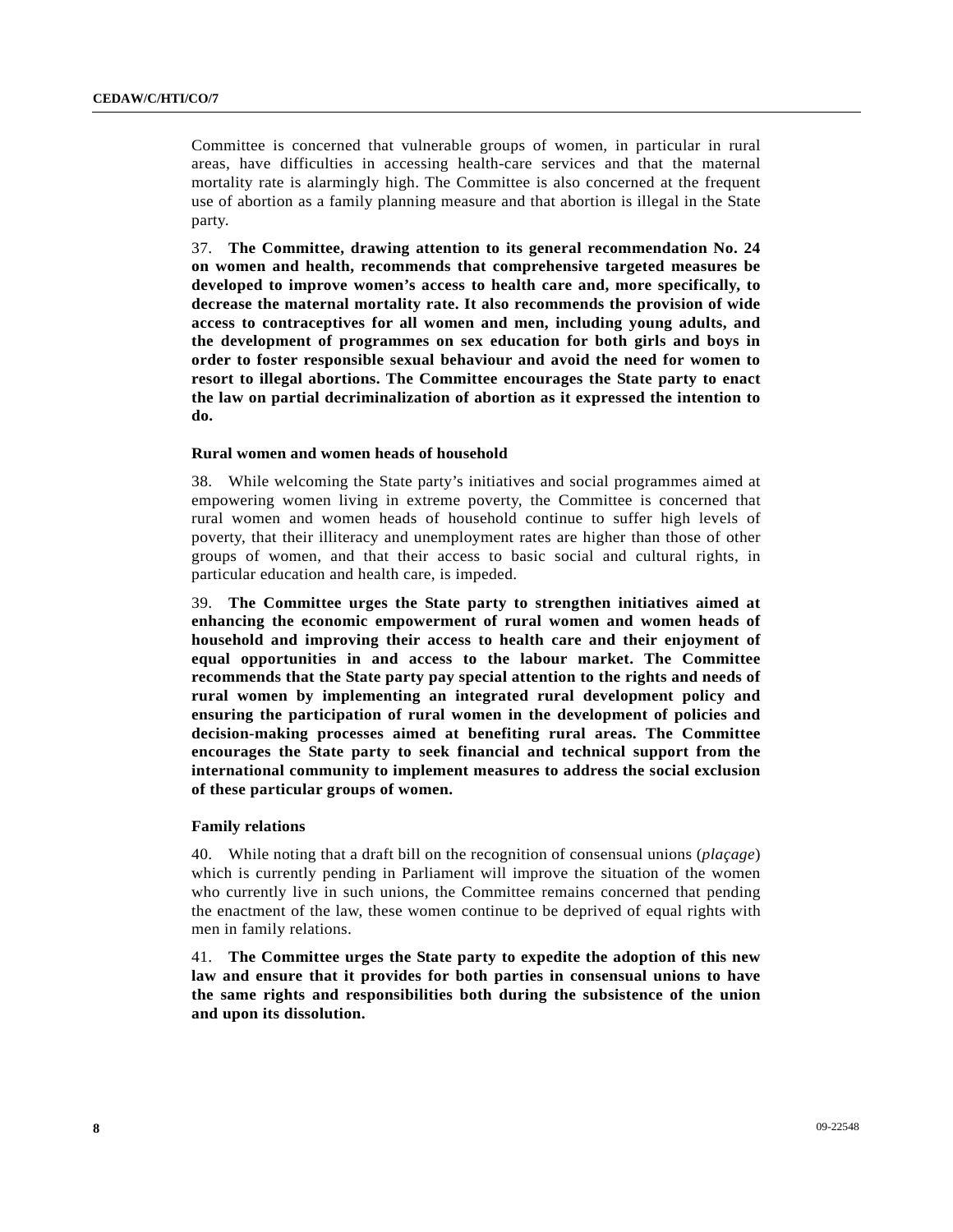#### **Beijing Declaration and Platform for Action**

42. **The Committee urges the State party to utilize fully, in the implementation of its obligations under the Convention, the Beijing Declaration and Platform for Action, which reinforce the provisions of the Convention, and requests the State party to include information thereon in its next periodic report.** 

#### **Millennium Development Goals**

43. **The Committee emphasizes that full and effective implementation of the Convention is indispensable for achieving the Millennium Development Goals. It calls for the integration of a gender perspective and explicit reflection of the provisions of the Convention in all efforts aimed at the achievement of the Millennium Development Goals and requests the State party to include information thereon in its next periodic report.** 

#### **Ratification of other treaties**

44. **The Committee notes that States' adherence to the nine major international human rights instruments**[1](#page-8-0) **enhances the enjoyment by women of their human rights and fundamental freedoms in all aspects of life. Therefore, the Committee encourages the Government of Haiti to ratify the treaties to which it is not yet a party, namely the International Covenant on Economic, Social and Cultural Rights, the Convention against Torture and Other Cruel, Inhuman or Degrading Treatment or Punishment, the International Convention on the Protection of the Rights of All Migrant Workers and Members of Their Families, the Convention on the Rights of Persons with Disabilities and the International Convention for the Protection of All Persons from Enforced Disappearance, which Haiti signed in 2007.** 

#### **Dissemination of concluding observations**

45. **The Committee requests the wide dissemination in Haiti of the present concluding comments in order to make the people, including Government officials, politicians, parliamentarians and women's and human rights organizations, aware of the measures that have been taken to ensure de jure and de facto equality of women, as well as the further steps that are required in this regard. It requests the State party to continue to strengthen the dissemination, in particular to women's and human rights organizations, of the Convention, its Optional Protocol, the Committee's general recommendations, the Beijing Declaration and Platform for Action and the outcome of the twentythird special session of the General Assembly, on the theme "Women 2000: gender equality, development and peace for the twenty-first century".** 

<span id="page-8-0"></span>**\_\_\_\_\_\_\_\_\_\_\_\_\_\_\_\_\_\_** 

<sup>1</sup> The International Covenant on Economic, Social and Cultural Rights, the International Covenant on Civil and Political Rights, the International Convention on the Elimination of All Forms of Racial Discrimination, the Convention on the Elimination of All Forms of Discrimination against Women, the Convention against Torture and Other Cruel, Inhuman or Degrading Treatment or Punishment, the Convention on the Rights of the Child, the International Convention on the Protection of the Rights of All Migrant Workers and Members of Their Families, the Convention on the Rights of Persons with Disabilities and the International Convention for the Protection of All Persons from Enforced Disappearance.